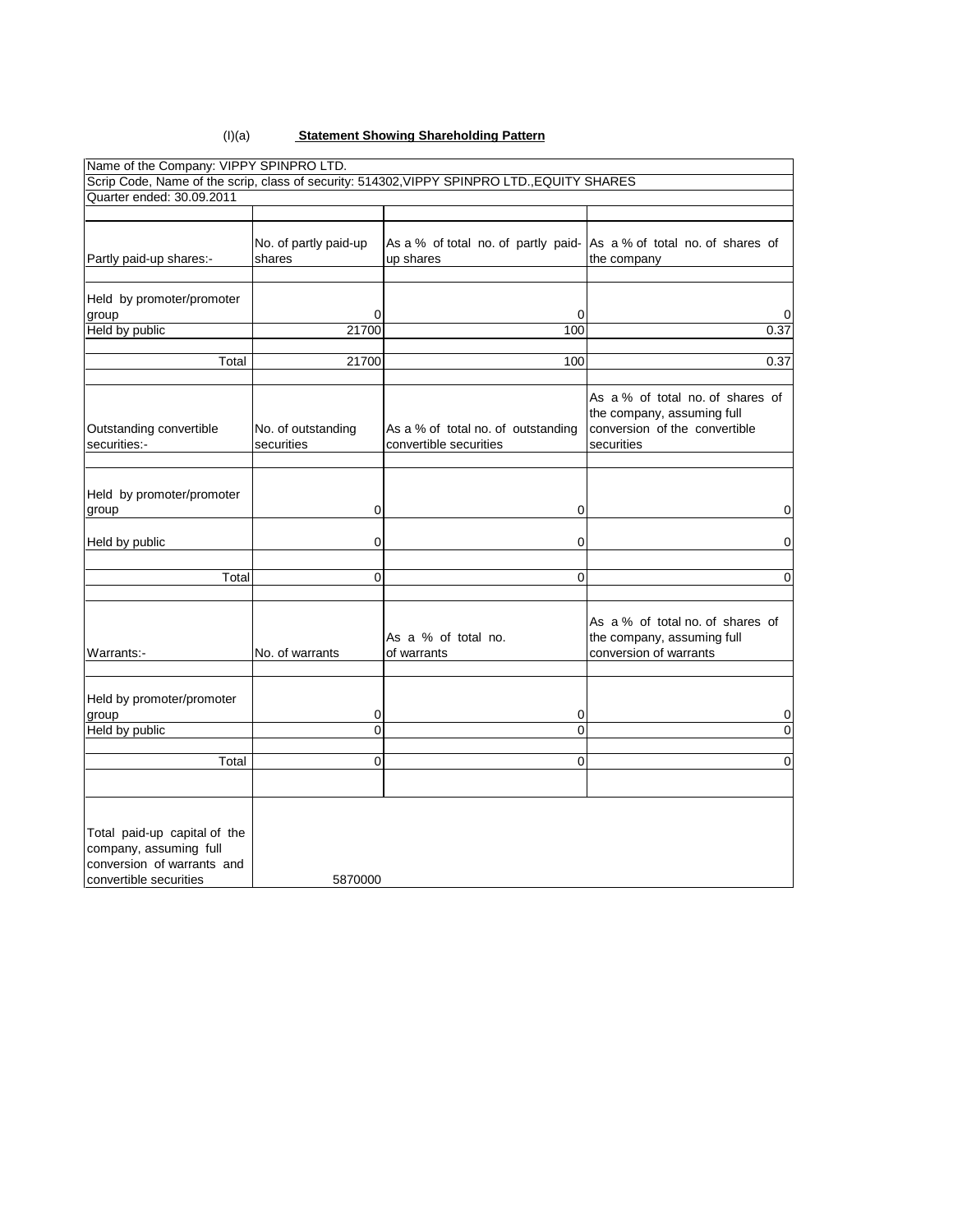| Category of         |                                                                                       | Number of                        | <b>Total number</b> Number of        |                                      | Total shareholding as a                 |                                    | <b>Shares Pledged or otherwise</b> |                      |
|---------------------|---------------------------------------------------------------------------------------|----------------------------------|--------------------------------------|--------------------------------------|-----------------------------------------|------------------------------------|------------------------------------|----------------------|
|                     | Shareholder                                                                           | <b>Shareholders</b>              | of shares                            | shares held in<br>dematerialize      | percentage of total<br>number of shares |                                    | encumbered                         |                      |
| Category code       |                                                                                       |                                  |                                      | d form                               | As a<br>percentage<br>$of(A+B)$         | As a<br>percentage<br>of $(A+B+C)$ | Number of<br>shares                | As a percentage      |
| $\mathbf{I}$        | (II)                                                                                  | (III)                            | (IV)                                 | (V)                                  | (VI)                                    | (VII)                              | (VIII)                             | (IX)=(VIII)/(IV)*100 |
| (A)                 | <b>Shareholding of Promoter and Promoter</b>                                          |                                  |                                      |                                      |                                         |                                    |                                    |                      |
|                     | Group                                                                                 |                                  |                                      |                                      |                                         |                                    |                                    |                      |
| $\mathbf{1}$<br>(a) | <b>Indian</b><br>Individuals/ Hindu Undivided Family                                  | 9                                |                                      |                                      |                                         |                                    |                                    |                      |
| (b)                 | Central Government/ State Government(s)                                               |                                  | 2803688                              | 2803688                              | 47.76                                   | 47.76                              | N.A.                               | <b>N.A.</b>          |
|                     |                                                                                       |                                  |                                      |                                      | 0.00                                    | 0.00                               | N.A.                               | <b>N.A.</b>          |
| (c)                 | <b>Bodies Corporate</b>                                                               |                                  | 102062                               | 102062                               | 1.74                                    | 1.74                               | N.A.                               | N.A.                 |
| (d)                 | Financial Institutions/ Banks                                                         |                                  |                                      |                                      | 0.00                                    | 0.00                               | <b>N.A.</b>                        | <b>N.A.</b>          |
| (e)                 | Any Others(Specify)                                                                   |                                  |                                      |                                      | 0.00                                    | $0.00\,$                           | N.A.                               | <b>N.A.</b>          |
|                     | Sub Total $(A)(1)$                                                                    | 10                               | 2905750                              | 2905750                              | 49.50                                   | 49.50                              | N.A.                               | N.A.                 |
| $\overline{2}$      | Foreign                                                                               |                                  |                                      |                                      |                                         |                                    |                                    |                      |
| (a)                 | Individuals (Non-Residents Individuals/                                               |                                  |                                      |                                      |                                         |                                    |                                    |                      |
| (b)                 | Foreign Individuals)<br><b>Bodies Corporate</b>                                       |                                  |                                      |                                      | $\boldsymbol{0}$                        | $\boldsymbol{0}$                   | N.A.                               | <b>N.A.</b>          |
| (c)                 | Institutions                                                                          |                                  |                                      |                                      | $\overline{0}$                          | $\overline{0}$                     | <b>N.A.</b>                        | N.A.                 |
|                     |                                                                                       |                                  |                                      |                                      | $\boldsymbol{0}$                        | $\overline{0}$                     | N.A.                               | N.A.                 |
| (d)                 | Any Others(Specify)                                                                   |                                  |                                      |                                      | $\boldsymbol{0}$                        | $\boldsymbol{0}$                   | N.A.                               | <b>N.A.</b>          |
|                     | Sub Total $(A)(2)$<br><b>Total Shareholding of Promoter</b><br>and                    | $\bf{0}$                         | $\bf{0}$                             | $\pmb{0}$                            | 0                                       | $\bf{0}$                           | N.A.                               | N.A.                 |
|                     | Promoter Group $(A)=(A)(1)+(A)(2)$                                                    |                                  |                                      |                                      |                                         |                                    |                                    |                      |
|                     |                                                                                       | 10                               | 2905750                              | 2905750                              | 49.50                                   | 49.50                              | N.A.                               | <b>N.A.</b>          |
| (B)                 | <b>Public shareholding</b>                                                            |                                  |                                      |                                      |                                         |                                    |                                    |                      |
| $\mathbf{1}$        | <b>Institutions</b>                                                                   |                                  |                                      |                                      |                                         |                                    |                                    |                      |
| (a)<br>(b)          | Mutual Funds/ UTI                                                                     | 3                                | 3800                                 | $\boldsymbol{0}$                     | 0.06                                    | 0.06                               |                                    |                      |
|                     | Financial Institutions Banks                                                          | $\boldsymbol{0}$                 | $\boldsymbol{0}$                     | $\boldsymbol{0}$                     | 0.00                                    | 0.00                               |                                    |                      |
| (c)                 | Central Government/ State Government(s)                                               | $\mathbf{0}$                     | $\boldsymbol{0}$                     | $\boldsymbol{0}$                     | 0.00                                    | $0.00\,$                           |                                    |                      |
| (d)                 | Venture Capital Funds                                                                 | $\boldsymbol{0}$                 | $\boldsymbol{0}$                     | $\boldsymbol{0}$                     | 0.00                                    | $0.00\,$                           |                                    |                      |
| (e)                 | <b>Insurance Companies</b>                                                            | $\boldsymbol{0}$                 | $\boldsymbol{0}$                     | $\boldsymbol{0}$                     | 0.00                                    | $0.00\,$                           |                                    |                      |
| (f)                 | Foreign Institutional Investors                                                       | $\mathbf{0}$                     | $\boldsymbol{0}$                     | $\boldsymbol{0}$                     | 0.00                                    | 0.00                               |                                    |                      |
| (g)                 | Foreign Venture Capital Investors                                                     |                                  |                                      |                                      |                                         |                                    |                                    |                      |
|                     |                                                                                       | $\boldsymbol{0}$<br>$\mathbf{0}$ | $\boldsymbol{0}$<br>$\boldsymbol{0}$ | $\boldsymbol{0}$<br>$\boldsymbol{0}$ | 0.00<br>0.00                            | 0.00<br>$0.00\,$                   |                                    |                      |
| (h)                 | Any Other (specify)<br>Sub-Total $(B)(1)$                                             |                                  |                                      |                                      |                                         | 0.06                               |                                    |                      |
| $\overline{2}$      | <b>Non-institutions</b>                                                               | 3                                | 3800                                 | $\bf{0}$                             | 0.06                                    |                                    |                                    |                      |
| (a)                 | <b>Bodies Corporate</b>                                                               |                                  |                                      |                                      |                                         |                                    |                                    |                      |
| (b)                 | Individuals                                                                           | 68                               | 289782                               | 276682                               | 4.94                                    | 4.94                               |                                    |                      |
|                     | Individuals -i. Individual shareholders                                               |                                  |                                      |                                      |                                         |                                    |                                    |                      |
|                     | holding nominal share capital up to Rs 1                                              |                                  |                                      |                                      |                                         |                                    |                                    |                      |
| $\mathbf{i}$        | lakh                                                                                  | 9059                             | 1950476                              | 957006                               | 33.23                                   | 33.23                              |                                    |                      |
| ii                  | ii. Individual shareholders holding nominal<br>share capital in excess of Rs. 1 lakh. |                                  |                                      |                                      |                                         |                                    |                                    |                      |
|                     |                                                                                       | 14                               | 449349                               | 361549                               | 7.66                                    | 7.66                               |                                    |                      |
| (c)                 | Any Other (NRI & OCB)                                                                 |                                  |                                      |                                      |                                         |                                    |                                    |                      |
| $(c-i)$             | Any Other (Clearing Member)                                                           | 419                              | 270593                               | 67493                                | 4.61                                    | 4.61                               |                                    |                      |
|                     |                                                                                       | $\overline{2}$                   | 250                                  | 250                                  | 0.00<br>50.43                           | $0.00\,$<br>50.43                  |                                    |                      |
|                     | Sub-Total $(B)(2)$<br><b>Public Shareholding (B)=</b><br>Total                        | 9562                             | 2960450                              | 1662980                              |                                         |                                    |                                    |                      |
|                     | $(B)(1)+(B)(2)$                                                                       |                                  |                                      |                                      |                                         |                                    |                                    |                      |
|                     | TOTAL (A)+(B)                                                                         | 9565<br>9575                     | 2964250<br>5870000                   | 1662980<br>4568730                   | 50.50<br>100.00                         | 50.50<br>100.00                    |                                    |                      |
| $\mathbf C$         | Shares held by Custodians and against                                                 |                                  |                                      |                                      |                                         |                                    |                                    |                      |
|                     | which Depository Receipts have been                                                   |                                  |                                      |                                      |                                         |                                    |                                    |                      |
| 1                   | issued<br>Promoter & Promoter Group                                                   | $\mathbf{0}$                     | $\boldsymbol{0}$<br>$\mathbf{0}$     | $\boldsymbol{0}$<br>$\mathbf{0}$     | $\boldsymbol{0}$<br>$\mathbf{0}$        | $\mathbf{0}$                       |                                    |                      |
| $\overline{c}$      | Public                                                                                | $\mathbf{0}$                     | $\overline{0}$                       | $\boldsymbol{0}$                     | $\mathbf{0}$                            | $\mathbf{0}$                       |                                    |                      |
|                     | Sub-Total(C)                                                                          | $\mathbf 0$                      | $\mathbf 0$                          |                                      | $\boldsymbol{0}$                        |                                    | N.A.                               | N.A.                 |
|                     | GRAND TOTAL (A)+(B)+(C)                                                               | 9575                             | 5870000                              | $\mathbf 0$<br>4568730               | $\mathbf 0$<br>100                      | $\pmb{0}$<br>100                   | 0<br>0                             | 0<br>0               |
|                     |                                                                                       |                                  |                                      |                                      |                                         |                                    |                                    |                      |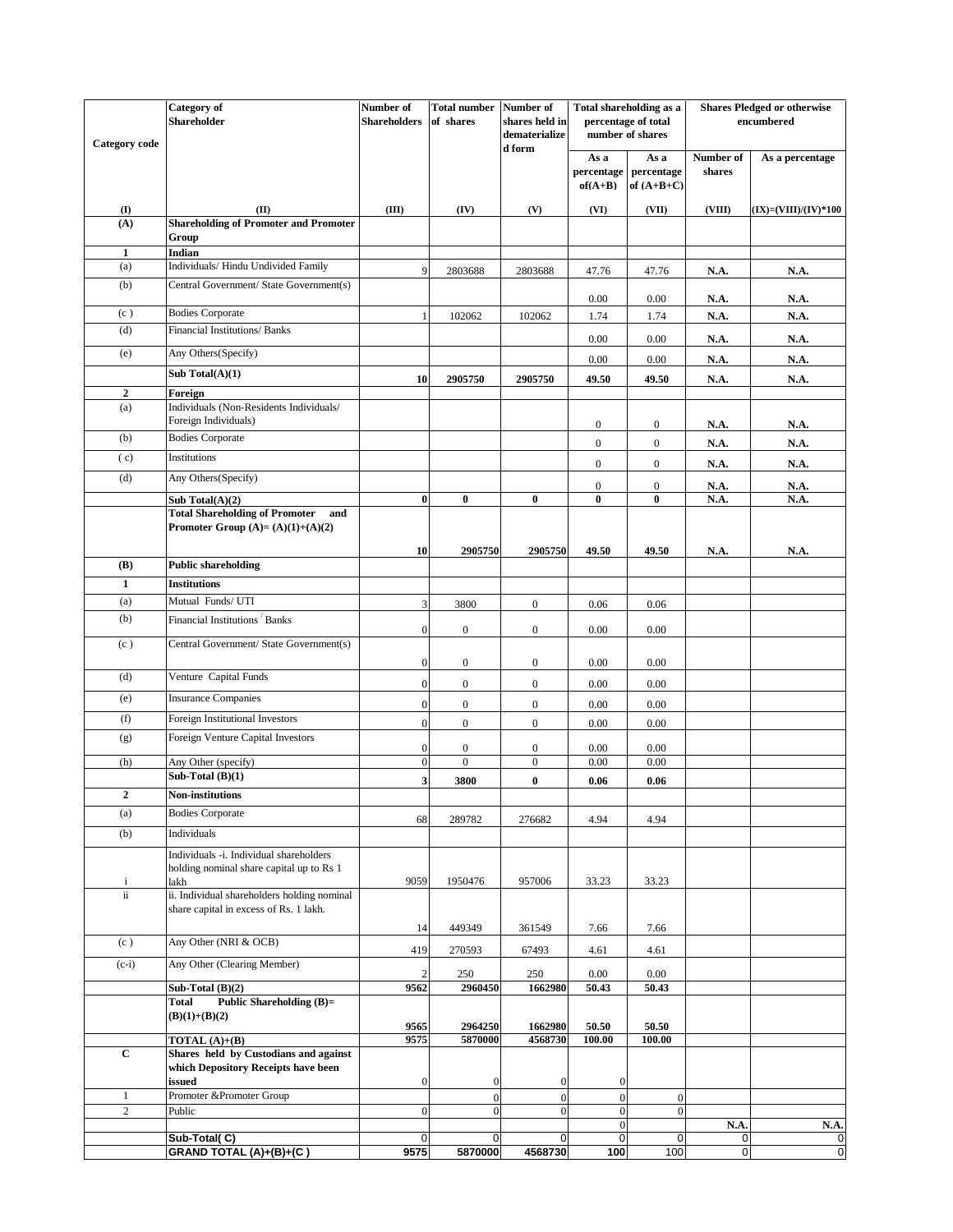## **(I)(b) Statement showing Shareholding of persons belonging to the category ìPromoter and Promoter Groupî**

| Sr. No.        | Name of the shareholder | <b>Total shares held</b> |                                            | Shares pledged or otherwise encumbered |                            |                                                                   |  |
|----------------|-------------------------|--------------------------|--------------------------------------------|----------------------------------------|----------------------------|-------------------------------------------------------------------|--|
|                |                         | Number of<br>shares      | As a % of grand total<br>$(A) + (B) + (C)$ | <b>Number</b>                          | As a<br>percentage         | As a % of grand total<br>$(A)+(B)+(C)$ of sub-<br>clause $(I)(a)$ |  |
| (I)            | (II)                    | (III)                    | (IV)                                       | (V)                                    | $(VI)=$<br>$(V)/(III)*100$ | (VII)                                                             |  |
|                | <b>USHA MUTHA</b>       | 681768                   | 11.61                                      | N.A.                                   | N.A.                       | N.A.                                                              |  |
| $\overline{2}$ | SUNITA MUTHA            | 468400                   | 7.98                                       | N.A.                                   | N.A.                       | N.A.                                                              |  |
| 3              | CHANDRAKALA MUTHA       | 259550                   | 4.42                                       | N.A.                                   | N.A.                       | N.A.                                                              |  |
| $\overline{4}$ | PRANEET MUTHA           | 521050                   | 8.88                                       | N.A.                                   | N.A.                       | N.A.                                                              |  |
| 5              | PIYUSH MUTHA            | 521750                   | 8.89                                       | N.A.                                   | N.A.                       | N.A.                                                              |  |
| 6              | SUNGEM IMPEX PVT.LTD.   | 102062                   | 1.74                                       | N.A.                                   | N.A.                       | N.A.                                                              |  |
| 7              | PRITI MUTHA             | 101496                   | 1.73                                       | N.A.                                   | N.A.                       | N.A.                                                              |  |
| 8              | PIYUSH MUTHA (HUF)      | 104491                   | 1.78                                       | N.A.                                   | N.A.                       | N.A.                                                              |  |
| 9              | VIMAL CHAND MUTHA(HUF)  | 93285                    | 1.59                                       | N.A.                                   | N.A.                       | N.A.                                                              |  |
| 10             | RAHUL MUTHA (HUF)       | 51898                    | 0.88                                       | N.A.                                   | N.A.                       | N.A.                                                              |  |
| <b>TOTAL</b>   |                         | 2905750                  | 49.50                                      | N.A.                                   | N.A.                       | N.A.                                                              |  |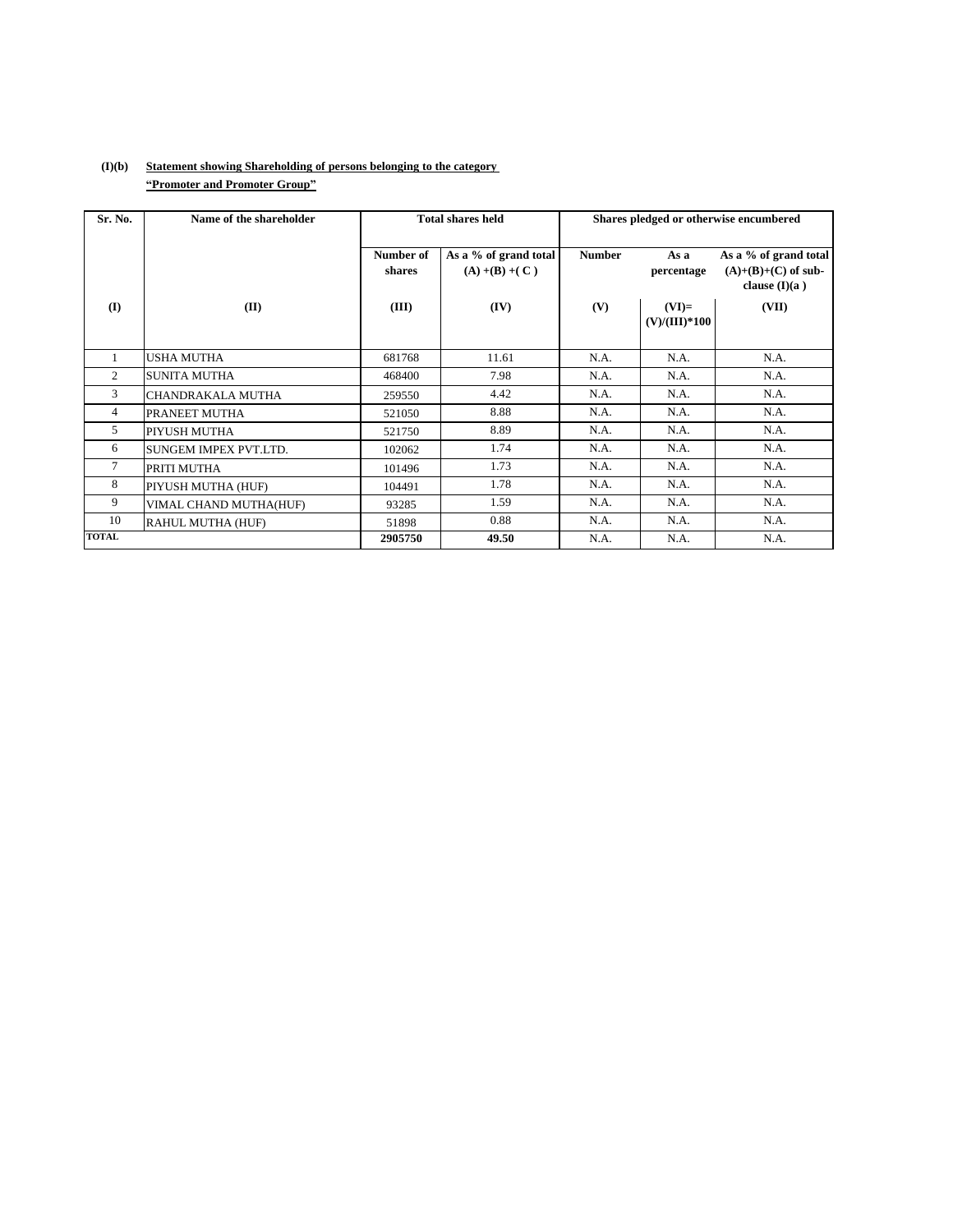# **(I)(c) Statement showing Shareholding of persons belonging to the category ìPublicî and holding more than 1% of the total number of shares**

| <b>Sr. No.</b> | Name of the shareholder     | Number of<br>shares | Shares as a percentage of total<br>number of shares {i.e., Grand Total<br>$(A)+(B)+(C)$ indicated in Statement<br>at para $(I)(a)$ above} |
|----------------|-----------------------------|---------------------|-------------------------------------------------------------------------------------------------------------------------------------------|
|                | SWASTIKA INVESTMART LIMITED | 201869              | 3.44                                                                                                                                      |
| $\gamma$       | VIJAYABEN P. PARIKH         | 63027               | 1.07                                                                                                                                      |
| <b>TOTAL</b>   |                             | 264896              | 4.51                                                                                                                                      |

#### **(I)(d) Statement showing details of locked-in shares**

| Sr. No.      | Name of the shareholder | Number of | Locked-in shares as a percentage of<br>locked-in shares total number of shares {i.e., Grand<br>Total $(A)+(B)+(C)$ indicated in<br>Statement at para (I)(a) above} |
|--------------|-------------------------|-----------|--------------------------------------------------------------------------------------------------------------------------------------------------------------------|
|              | $\rm NIL$               | NIL       | <b>NIL</b>                                                                                                                                                         |
| <b>TOTAL</b> |                         | NIL       | NIL                                                                                                                                                                |